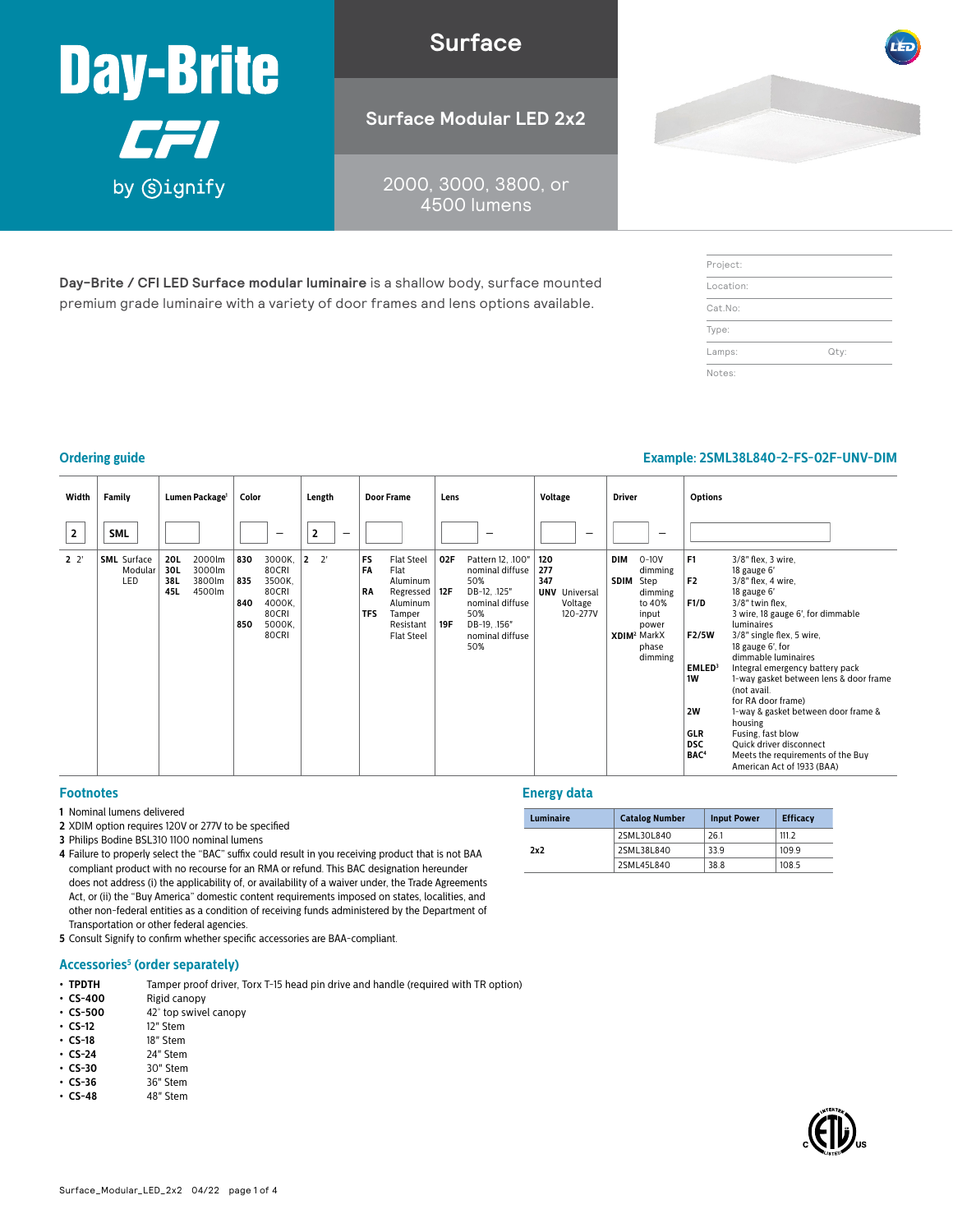## **2SML** Surface Modular LED luminaire 2x2 2000, 3000, 3800, or 4500 lumens

### **Application**

- High efficacy long life solid state lighting platform.
- General lighting distribution is excellent for ambient lighting.
- High CRI source provides excellent color rendering, 80 CRI minimum.
- LEDs are an excellent source for use with controls since frequent switching does not affect the life of the light source.

#### **Construction/Finish**

**Dimensions**

- Surface or pendant mounting requires 2 stems.
- 4" deep metal sided unit.
- Housing is multi-stage phosphate treated for maximum corrosion resistance and painted after fabrication with white polyester powder coating.
- K.O.'s provided in ends allow individual or continuous row mounting.

#### **Electrical**

- Standard 0–10V dimming.
- Driver and LED boards are accessible from below. LED boards are individually replaceable if required.
- Five-year luminaire limited warranty including LED boards and driver. Visit www.philips. com/warranties for complete warranty information.
- High efficiency LEDs have 50,000 hour rated life (defined by testing at 70% lumen maintenance (L70)), based on 25°C ambient operating temperature.
- cETLus listed to UL and CSA standards, suitable for damp location.
- Many luminaire components, such as reflectors, refractors, lenses, sockets, lampholders, and LEDs are made from various types of plastics which can be adversely affected by airborne contaminants. If sulfur based chemicals, petroleum based products, cleaning solutions, or other contaminants are expected in the intended area of use, consult factory for compatibility.

#### **Enclosure**

- Mitered corner door frames painted after fabrication with a choice of Flat Steel, Flat Aluminum, Regressed Aluminum, or Tamper Resistant Flat Steel.
- Door frames standard with guide post spring loaded latches.
- Prismatic acrylic pattern 12 lens standard (02F). Other lenses or louvers optional.
- Can be hinged and latched from either side.
- TFS Door latches secured with 2 Torx head pin drive screws
- Special screwdriver required for TFS door, catalog #TPDTH sold separately

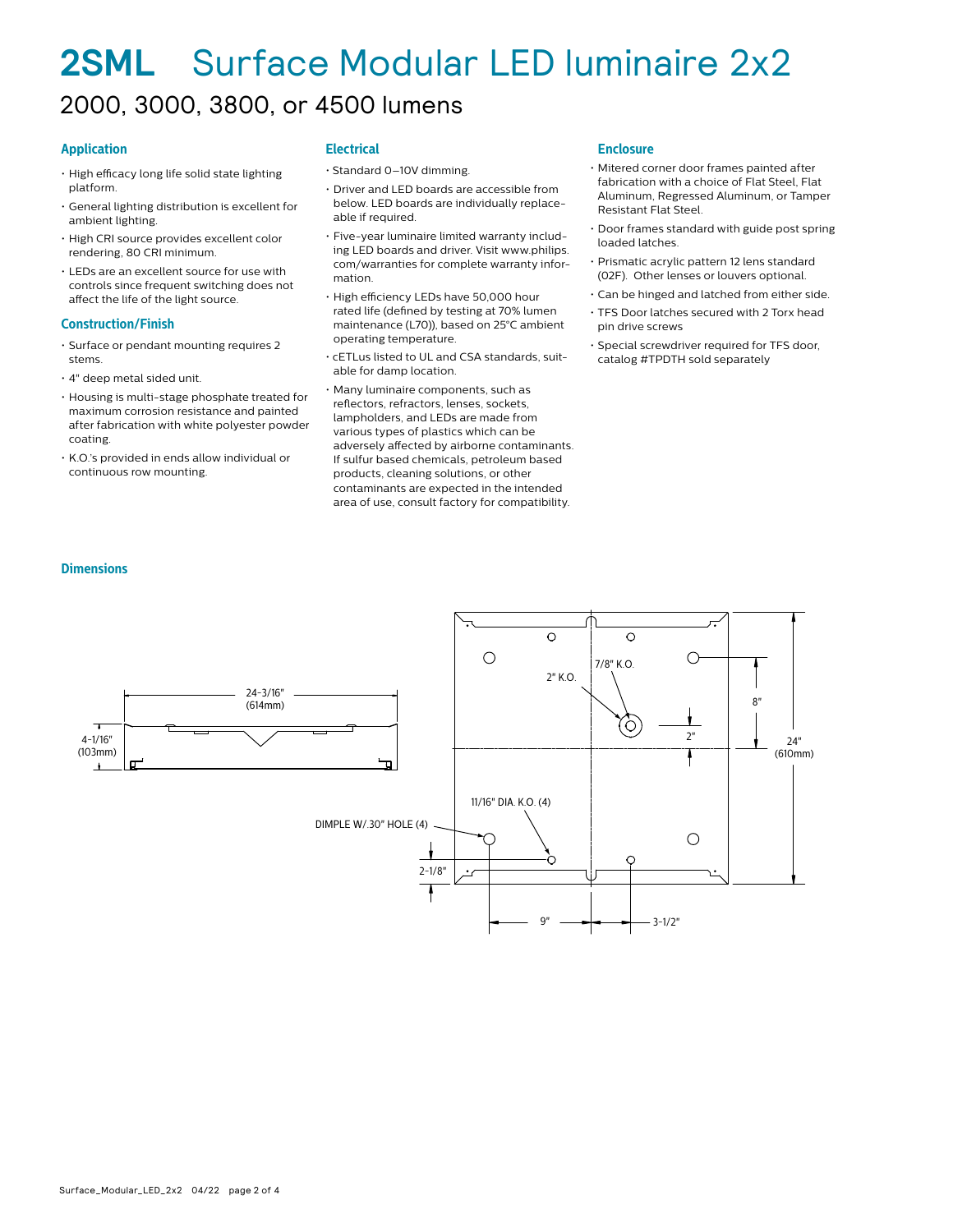# **2SML** Surface Modular LED luminaire 2x2 2000, 3000, 3800, or 4500 lumens

| Surface Modular LED 2x2 3000 nominal delivered lumens                                                                                                                                                                                                                   |                                                            |                                   |                                            |                                                   | $LER - 111$                                   |                                                                             |                                                                  |                                                                  |                                                                  |                                                                  |                                                                  |                                                                  |                                                                              |                                               |  |
|-------------------------------------------------------------------------------------------------------------------------------------------------------------------------------------------------------------------------------------------------------------------------|------------------------------------------------------------|-----------------------------------|--------------------------------------------|---------------------------------------------------|-----------------------------------------------|-----------------------------------------------------------------------------|------------------------------------------------------------------|------------------------------------------------------------------|------------------------------------------------------------------|------------------------------------------------------------------|------------------------------------------------------------------|------------------------------------------------------------------|------------------------------------------------------------------------------|-----------------------------------------------|--|
|                                                                                                                                                                                                                                                                         |                                                            | Candlepower                       |                                            |                                                   |                                               | <b>Light Distribution</b>                                                   |                                                                  |                                                                  |                                                                  |                                                                  | Average Luminance                                                |                                                                  |                                                                              |                                               |  |
| <b>Catalog No.</b><br>Test No.<br>S/MH<br>Lamp Type<br>Lumens                                                                                                                                                                                                           | 2SML30L840-2-FS-02F-UNV-DIM<br>36649<br>1.2<br>LED<br>2906 | Angle<br>0<br>5<br>15<br>25<br>35 | End<br>1407<br>1396<br>1330<br>1198<br>977 | 45<br>1407<br>1400<br>1346<br>1225<br>1017<br>695 | Cross<br>1407<br>1404<br>1363<br>1255<br>1042 | <b>Degrees</b><br>$0 - 30$<br>$0 - 40$<br>$0 - 60$<br>$0 - 90$<br>$0 - 180$ |                                                                  | Lumens<br>1076<br>1707<br>2561<br>2905<br>2906                   |                                                                  | % Luminaire<br>37.0<br>58.7<br>88.1<br>100.0<br>100.0            | Angle<br>45<br>55<br>65<br>75<br>85                              | End<br>3119<br>2049<br>1620<br>1603<br>1700                      | 45°<br>3195<br>1984<br>1133<br>1237<br>1898                                  | Cross<br>3238<br>1943<br>1630<br>1649<br>1741 |  |
| <b>Input Watts</b>                                                                                                                                                                                                                                                      | 26                                                         | 45<br>55<br>65<br>75<br>85        | 679<br>362<br>211<br>128<br>46             | 350<br>147<br>99<br>51                            | 705<br>343<br>212<br>131<br>47                | pcc<br><b>DW</b>                                                            | <b>Coefficients of Utilization</b><br>80<br>70                   | 70<br>50                                                         | 50<br>30                                                         | EFFECTIVE FLOOR CAVITY REFLECTANCE 20 PER (pfc=0.20)<br>70       | 50                                                               | 30                                                               | 50                                                                           | 30                                            |  |
| Comparative yearly lighting energy cost per 1000 lumens<br>$-$ \$2.16 based on 3000 hrs. and \$.08 pwr KWH.<br>The photometric results were obtained in the Day-Brite<br>laboratory which is NVLAP accredited by the National<br>Institute of Standards and Technology. |                                                            |                                   |                                            |                                                   | <b>RCR</b><br>$\sqrt{2}$<br>8<br>9<br>10      | 118<br>110<br>102<br>93<br>86<br>81<br>75<br>69<br>66<br>60<br>57           | 118<br>106<br>94<br>84<br>76<br>68<br>63<br>57<br>53<br>48<br>45 | 118<br>102<br>89<br>78<br>68<br>60<br>55<br>50<br>45<br>40<br>38 | 115<br>108<br>98<br>92<br>84<br>79<br>72<br>68<br>64<br>59<br>56 | 115<br>104<br>93<br>82<br>75<br>68<br>61<br>56<br>52<br>47<br>45 | 115<br>100<br>86<br>77<br>68<br>60<br>54<br>48<br>45<br>40<br>38 | 111<br>100<br>89<br>80<br>72<br>66<br>59<br>55<br>51<br>46<br>44 | 111<br>96<br>84<br>75<br>66<br>58<br>$\overline{54}$<br>48<br>44<br>40<br>36 |                                               |  |

## **Surface Modular LED 2x2 3800 nominal delivered lumens**

|                                                                                                |                                                                                                                                                                       | Candlepower                  |                                                                               |                                            |                                                                                 |                                                                             | <b>Light Distribution</b>                                                                            |                                                |                                        | Average Luminance                                     |                                        |                                             |                                                    |                                                      |
|------------------------------------------------------------------------------------------------|-----------------------------------------------------------------------------------------------------------------------------------------------------------------------|------------------------------|-------------------------------------------------------------------------------|--------------------------------------------|---------------------------------------------------------------------------------|-----------------------------------------------------------------------------|------------------------------------------------------------------------------------------------------|------------------------------------------------|----------------------------------------|-------------------------------------------------------|----------------------------------------|---------------------------------------------|----------------------------------------------------|------------------------------------------------------|
| <b>Catalog No.</b><br>Test No.<br>S/MH<br>Lamp Type<br>Lumens                                  | 2SML38L840-2-FS-02F-UNV-DIM<br>36650<br>1.2<br>LED<br>3728                                                                                                            | Angle<br>5<br>15<br>25<br>35 | End<br>1799<br>1785<br>1701<br>1532<br>1248<br>868<br>463<br>269<br>163<br>59 | 45<br>1799<br>1792<br>1721<br>1567<br>1302 | Cross<br>1799<br>1797<br>1744<br>1605<br>1332<br>902<br>440<br>271<br>168<br>59 | <b>Degrees</b><br>$0 - 30$<br>$0 - 40$<br>$0 - 60$<br>$0 - 90$<br>$0 - 180$ | <b>Coefficients of Utilization</b>                                                                   | Lumens<br>1376<br>2182<br>3287<br>3727<br>3728 |                                        | % Luminaire<br>36.9<br>58.5<br>88.2<br>100.0<br>100.0 | Angle<br>45<br>55<br>65<br>75<br>85    | End<br>3991<br>2621<br>2070<br>2048<br>2181 | $45^\circ$<br>4091<br>2540<br>1456<br>1583<br>2431 | <b>Cross</b><br>4143<br>2491<br>2086<br>2106<br>2192 |
| <b>Input Watts</b>                                                                             | 34                                                                                                                                                                    | 45<br>55<br>65<br>75<br>85   |                                                                               | 890<br>448<br>189<br>126<br>65             |                                                                                 | pcc<br><b>DW</b><br><b>RCR</b>                                              | EFFECTIVE FLOOR CAVITY REFLECTANCE 20 PER (pfc=0.20)<br>80<br>70<br>50<br>70<br>30<br>70<br>50<br>50 |                                                |                                        |                                                       |                                        | 30                                          | 50                                                 | 30                                                   |
|                                                                                                | Comparative yearly lighting energy cost per 1000 lumens<br>$-$ \$2.18 based on 3000 hrs. and \$.08 pwr KWH.<br>The photometric results were obtained in the Day-Brite |                              |                                                                               |                                            |                                                                                 | O                                                                           | 118<br>110<br>102<br>93                                                                              | 118<br>106<br>94<br>84                         | 118<br>102<br>89<br>78                 | 115<br>108<br>98<br>92                                | 115<br>104<br>93<br>82                 | 115<br>100<br>86<br>77                      | 111<br>100<br>89<br>80                             | 111<br>96<br>84<br>75                                |
| laboratory which is NVLAP accredited by the National<br>Institute of Standards and Technology. |                                                                                                                                                                       |                              |                                                                               |                                            | 6<br>8<br>9<br>10                                                               | 86<br>81<br>75<br>69<br>65<br>60<br>57                                      | 76<br>68<br>63<br>57<br>53<br>48<br>45                                                               | 68<br>60<br>55<br>50<br>45<br>40<br>38         | 84<br>79<br>72<br>68<br>64<br>59<br>56 | 75<br>68<br>61<br>56<br>52<br>47<br>45                | 68<br>59<br>54<br>48<br>45<br>40<br>38 | 72<br>66<br>59<br>55<br>51<br>46<br>44      | 66<br>58<br>53<br>48<br>44<br>40<br>36             |                                                      |

**LER – 110**